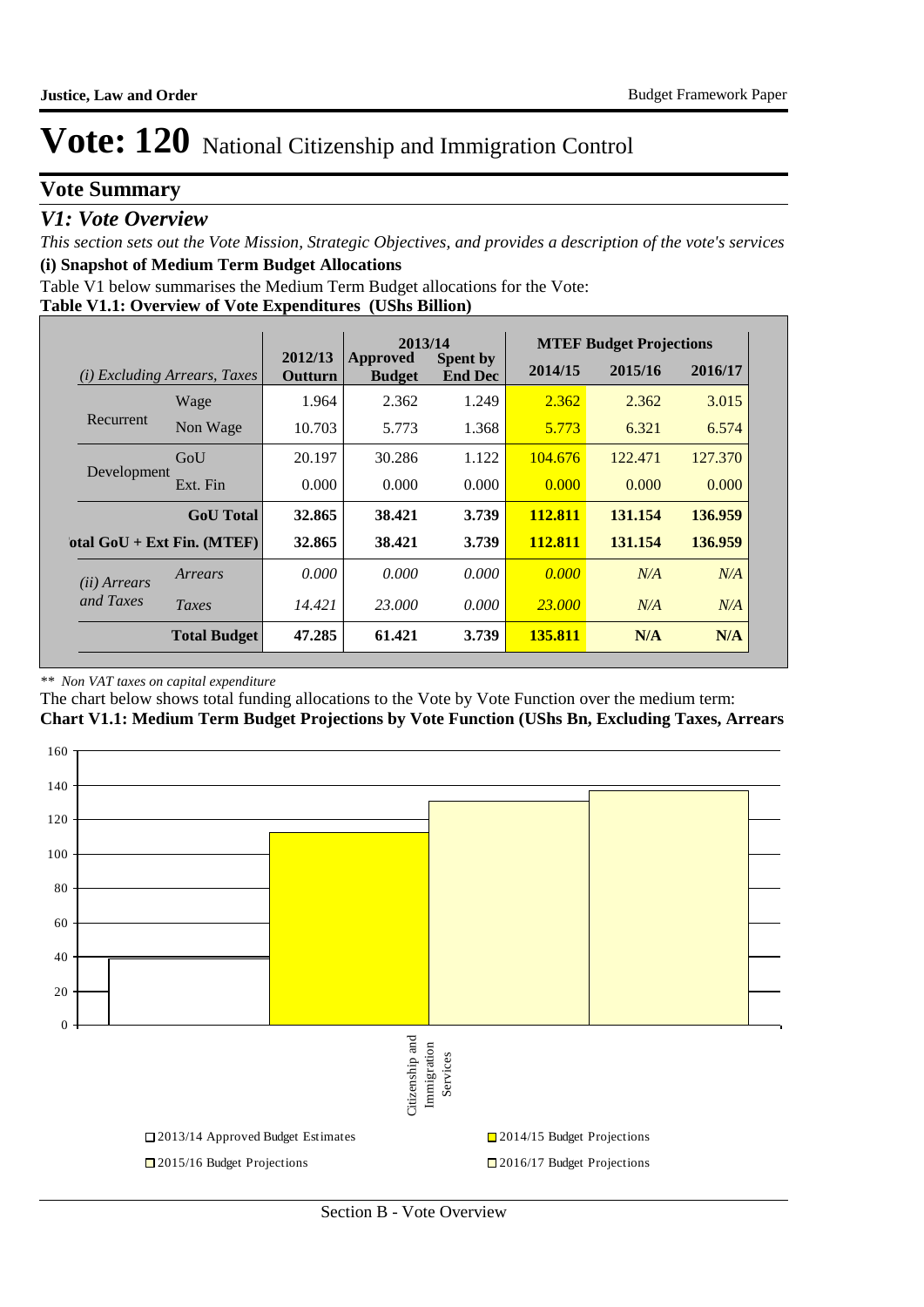### **Vote Summary**

### **(ii) Vote Mission Statement**

The Vote's Mission Statement is:

*To control, regulate and facilitate citizenship and immigration for the development of Uganda.*

#### **(iii) Vote Outputs which Contribute to Priority Sector Outcomes**

The table below sets out the vote functions and outputs delivered by the vote which the sector considers as contributing most to priority sector outcomes.

| <b>Table V1.2: Sector Outcomes, Vote Functions and Key Outputs</b>                          |                                                                             |                                                                  |  |  |  |  |  |  |  |
|---------------------------------------------------------------------------------------------|-----------------------------------------------------------------------------|------------------------------------------------------------------|--|--|--|--|--|--|--|
| <b>Sector Outcome 1:</b>                                                                    | <b>Sector Outcome 2:</b>                                                    | <b>Sector Outcome 3:</b>                                         |  |  |  |  |  |  |  |
| Strenghtened legal and policy<br>frameworks for JLOS operations and<br>national development | Access to JLOS services particularly for<br>the vulnerable persons enhanced | Observance of Human rights and<br><i>accountability promoted</i> |  |  |  |  |  |  |  |
|                                                                                             | Vote Function: 12 11 Citizenship and Immigration Services                   |                                                                  |  |  |  |  |  |  |  |
| <b>Outputs Contributing to Outcome 1:</b>                                                   | <b>Outputs Contributing to Outcome 2:</b>                                   | <b>Outputs Contributing to Outcome 3:</b>                        |  |  |  |  |  |  |  |
| None                                                                                        | None                                                                        | <b>Outputs Provided</b>                                          |  |  |  |  |  |  |  |
|                                                                                             |                                                                             | 121105 Border Control.                                           |  |  |  |  |  |  |  |
|                                                                                             |                                                                             | 121106 Identity Cards issued.                                    |  |  |  |  |  |  |  |

### *V2: Past Vote Performance and Medium Term Plans*

*This section describes past and future vote performance, in terms of key vote outputs and plans to address sector policy implementation issues.* 

#### **(i) Past and Future Planned Vote Outputs**

#### *2012/13 Performance*

At the end of the FY 2012/13, of the approved budget of shs 58.428bn, the Directorate received Shs 39.353bn reflecting 67.4% release performance, of which 2.147bn wage, and shs 6.745bn non wage recurrent. The develepment component of the budget was shs 26.536bn, out of which shs 20.197bn was released. The Directorate recorded the following major achievements under the 3 broad sector outcomes: (a) Access to JLOS services enhanced: (1) Issued 76,066 passports compared to last FY's 66,787 reflecting a 13.9% growth (2) Issued 433 East African passports, 103 CTDs and 4,674 Certificate of identity. (3) 9,161 work permits issued to foreigners in employment in the country compared to 8,817 permits issued FY 2011/12. (4) Completed and commissioned Bunagana and Suam River border posts, while Amudat, Goli and Lia border construction at 90% complete (5) Personalized 30,120 National Identity Cards at the then UPPC Entebbe interim Personalization center. (b) Strengthening Legal and Policy Framework: (1) 2nd draft of the National Migration Policy prepared, pending further stakeholder consultation. ( c) Observance of Human Rights and Accountability Promoted: (1) 1,508 immigration offenders arrested and/or investigated. (2) 134 immigration suspects were successfully prosecuted ( 3) 167 Appeals for denied immigration facilities processed and 133 Quit notices to leave the country served on illegal immigrants (4) 293 illegal immigrants were removed from the country.

#### *Preliminary 2013/14 Performance*

In the first quarter of the FY 201314, the Directorate of Citizenship and Immigration Control under the different outcome areas recorded the following key outputs. [a] Access to JLOS Services enhanced: (i) Mbarara and Mbale regional passport issuance centers operationalised and now issue passports. (ii) Issued 23,291 national passports issued composed of 120 diplomatic, 32 official and the rest ordinary; while 143 East African passports issued.(iii) Issued 119 certificates of identity and 36 Conventional Travel documents. (iv) Granted citizenship to 39 foreigners of which 36 were by registration and 3 due to marriage.(v) Granted 63 Dual Citizenship certificates of which 26 were foreigners, and 37 were Ugandans in diaspora. (vi) 2,163 Aliens facilitated with work permits of which 1,251(57.8%) are new applications and the rest renewals. (vii) 58 multiple entry visas issued while 19,697 single entry visas issued on arrival. (viii) 892 special passes issued. (ix) 660 students passes issued to foreign students studying in Uganda.(x)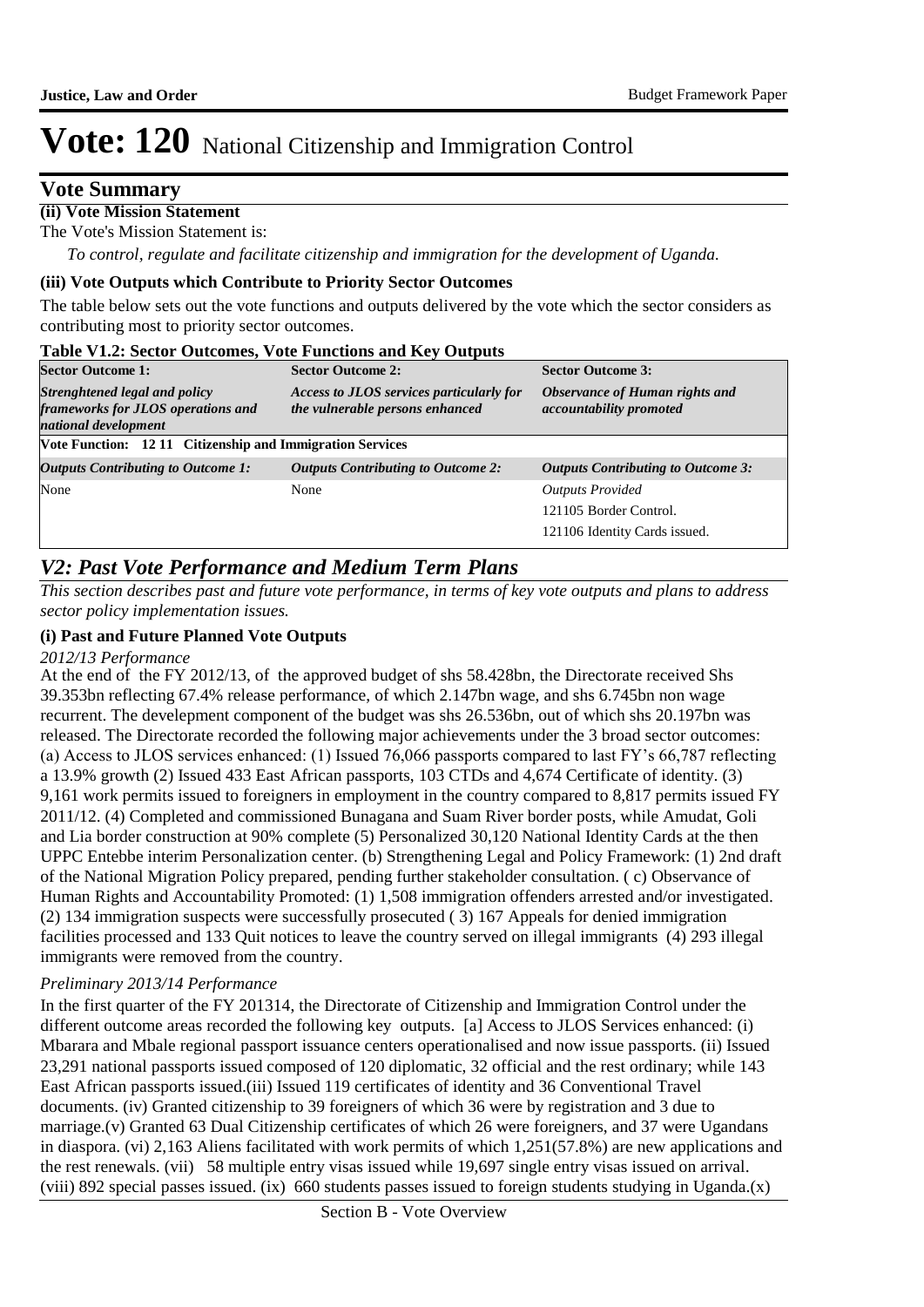### **Vote Summary**

1,186 Dependant passes issued of which 750 were for spouses, 383 for children and 53 other relatives of work permit holders. (b)Observance of Human Rights and Accountability Promoted: (1) 342 immigration offenders arrested and/or investigated of which 196 had valid facilities. (2) 80 illegal immigrants removed from the country.(3) 84 appeals against rejected applications processed. (4) 258 Quit notices to leave the country served out of 322 rejected entry permit applications received.(5) 7 immigration suspects prosecuted and and 4 were convicted, fined and deported, while 3 cases are still before court.(6) Prepared cabinet memoranda on proposed principles to amend the Uganda Citizenship and Immigration Control Act, Cap 66; and Cabinet memorandum on the issuance and withdrawal of Official and Diplomatic passports.

#### **Table V2.1: Past and 2014/15 Key Vote Outputs\***

|                                                                   |                                                                                                                                                                |       | 2013/14                                                                                                                                                                                                                                                                                                                                                                                                                                                                                                                                                     |       | 2014/15                                                                                                                                                                                                                                    |       |
|-------------------------------------------------------------------|----------------------------------------------------------------------------------------------------------------------------------------------------------------|-------|-------------------------------------------------------------------------------------------------------------------------------------------------------------------------------------------------------------------------------------------------------------------------------------------------------------------------------------------------------------------------------------------------------------------------------------------------------------------------------------------------------------------------------------------------------------|-------|--------------------------------------------------------------------------------------------------------------------------------------------------------------------------------------------------------------------------------------------|-------|
| Vote, Vote Function<br><b>Key Output</b>                          | <b>Approved Budget and</b><br><b>Planned outputs</b>                                                                                                           |       | <b>Spending and Outputs</b><br><b>Achieved by End Dec</b>                                                                                                                                                                                                                                                                                                                                                                                                                                                                                                   |       | <b>Proposed Budget and</b><br><b>Planned Outputs</b>                                                                                                                                                                                       |       |
| Vote: 120 National Citizenship and Immigration Control            |                                                                                                                                                                |       |                                                                                                                                                                                                                                                                                                                                                                                                                                                                                                                                                             |       |                                                                                                                                                                                                                                            |       |
| Vote Function: 1211 Citizenship and Immigration Services          |                                                                                                                                                                |       |                                                                                                                                                                                                                                                                                                                                                                                                                                                                                                                                                             |       |                                                                                                                                                                                                                                            |       |
| <b>Output: 121101</b>                                             | Citizens facilitated to travel in and out of the country.                                                                                                      |       |                                                                                                                                                                                                                                                                                                                                                                                                                                                                                                                                                             |       |                                                                                                                                                                                                                                            |       |
| Description of Outputs:                                           | Facilitate travel for Uganda<br>citizens by issuing 95% of all<br>passport applications received                                                               |       | - Mbarara and Mbale regional<br>passport issuance centers<br>operationalised.<br>-Issued 23,291 national<br>passports issued of which 120<br>diplomatic, 32 official and the<br>rest ordinary.<br>-143 East African passports<br>issued.<br>-Issued 119 certificates of<br>identity and 36 Conventional<br>Travel documents.<br>-Granted citizenship to 39<br>foreigners of which 36 were by<br>registration and 3 due to<br>marriage.<br>-Granted 63 Dual Citizenship<br>certificates of which 26 were<br>foreigners, and 37 were<br>Ugandans in diaspora. |       | <b>Facilitate travel for Uganda</b><br>citizens by issuing 95% of all<br>passport applications received.<br>Decentralise passport issuance<br>system to Gulu regional<br>passport center.                                                  |       |
| Performance Indicators:                                           |                                                                                                                                                                |       |                                                                                                                                                                                                                                                                                                                                                                                                                                                                                                                                                             |       |                                                                                                                                                                                                                                            |       |
| Proportion of passports<br>issued out of applications<br>received | 95                                                                                                                                                             |       | 95                                                                                                                                                                                                                                                                                                                                                                                                                                                                                                                                                          |       | 95                                                                                                                                                                                                                                         |       |
| No. of days taken to issue of 10<br>a passports.                  |                                                                                                                                                                |       | 15                                                                                                                                                                                                                                                                                                                                                                                                                                                                                                                                                          |       | 10                                                                                                                                                                                                                                         |       |
| Output Cost: UShs Bn:                                             |                                                                                                                                                                | 2.650 | UShs Bn:                                                                                                                                                                                                                                                                                                                                                                                                                                                                                                                                                    | 0.203 | <b>UShs Bn:</b>                                                                                                                                                                                                                            | 2.604 |
| <b>Output: 121102</b>                                             | Facilitated entry, stay and exit of foreigners                                                                                                                 |       |                                                                                                                                                                                                                                                                                                                                                                                                                                                                                                                                                             |       |                                                                                                                                                                                                                                            |       |
| Description of Outputs:                                           | Issue at least 80% of all<br>applications received (for work<br>permits, dependant passes,<br>residence permits, students<br>passes, visas) from non citizens. |       | -2,163 Aliens facilitated with<br>work permits of which<br>$1,251(57.8%)$ are new<br>applications and the rest<br>renewals.<br>-58 cases of multiple entry visas<br>were considered<br>-892 special passes were<br>granted.<br>-660 students passes issued to<br>foreign students.<br>-1,186 Dependant passes issued                                                                                                                                                                                                                                        |       | Facilitate employment,<br>investment and stay of Aliens in<br>the country through issuance of<br>at least 80% of all applications<br>received (for work permits,<br>dependant passes, residence<br>permits, students passes and<br>visas). |       |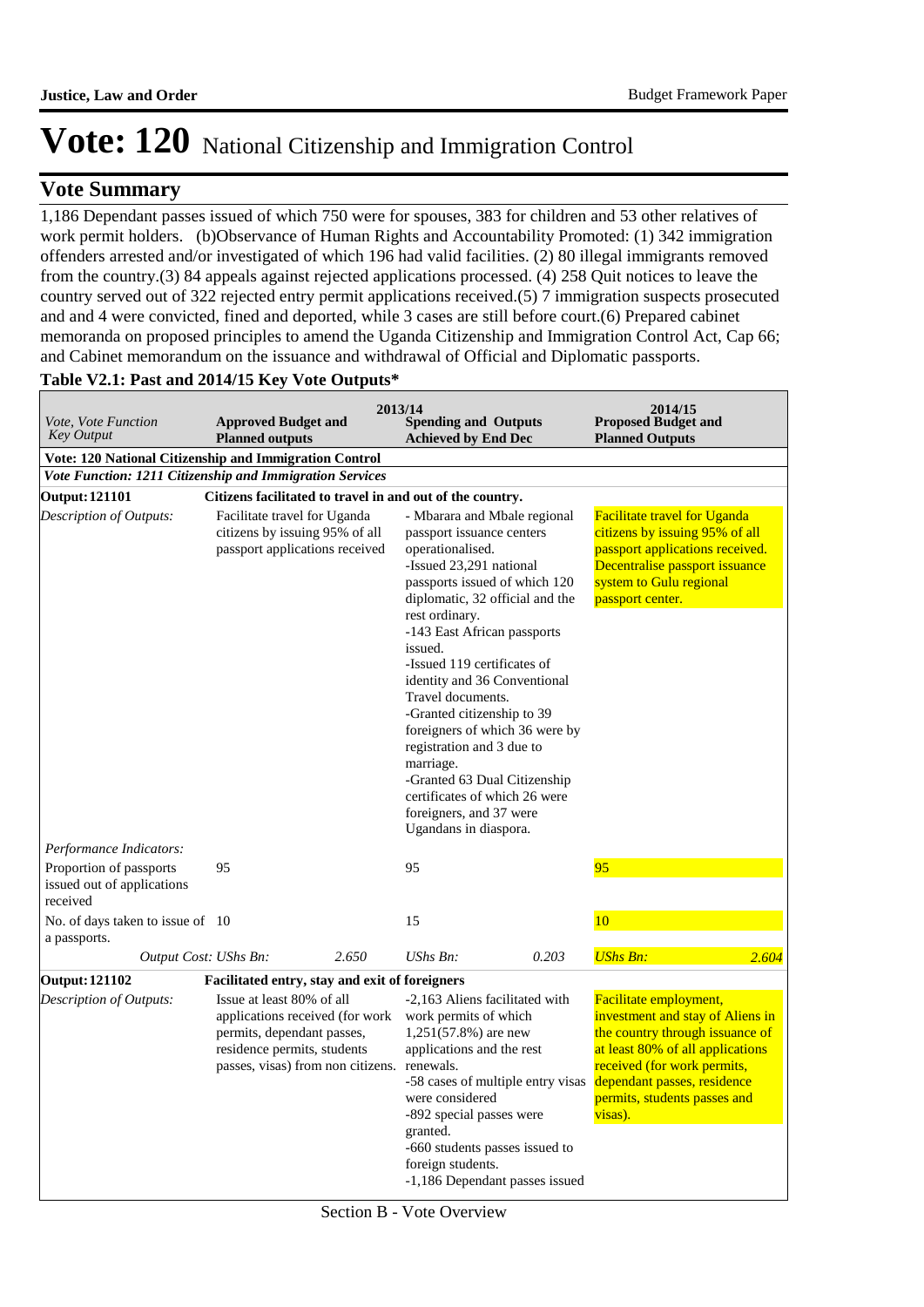# **Vote Summary**

| Vote, Vote Function<br><b>Key Output</b>                                         | <b>Approved Budget and</b><br><b>Planned outputs</b>                                                                                                                                  | 2013/14 | <b>Spending and Outputs</b><br><b>Achieved by End Dec</b>                                                                                                                                                                                                                                                                                                                                                                                                                                                                                                                                                                                                                                                                                               |       | 2014/15<br><b>Proposed Budget and</b><br><b>Planned Outputs</b>                                                                                                       |       |
|----------------------------------------------------------------------------------|---------------------------------------------------------------------------------------------------------------------------------------------------------------------------------------|---------|---------------------------------------------------------------------------------------------------------------------------------------------------------------------------------------------------------------------------------------------------------------------------------------------------------------------------------------------------------------------------------------------------------------------------------------------------------------------------------------------------------------------------------------------------------------------------------------------------------------------------------------------------------------------------------------------------------------------------------------------------------|-------|-----------------------------------------------------------------------------------------------------------------------------------------------------------------------|-------|
|                                                                                  |                                                                                                                                                                                       |         | of which 750 were for spouses,<br>383 for children and 53 other<br>relatives of work permit holders.                                                                                                                                                                                                                                                                                                                                                                                                                                                                                                                                                                                                                                                    |       |                                                                                                                                                                       |       |
| Performance Indicators:                                                          |                                                                                                                                                                                       |         |                                                                                                                                                                                                                                                                                                                                                                                                                                                                                                                                                                                                                                                                                                                                                         |       |                                                                                                                                                                       |       |
| No. of days taken to issue a<br>work permit                                      | 10                                                                                                                                                                                    |         | 10                                                                                                                                                                                                                                                                                                                                                                                                                                                                                                                                                                                                                                                                                                                                                      |       | 10                                                                                                                                                                    |       |
| Output Cost: UShs Bn:                                                            |                                                                                                                                                                                       | 2.434   | UShs Bn:                                                                                                                                                                                                                                                                                                                                                                                                                                                                                                                                                                                                                                                                                                                                                | 0.469 | <b>UShs Bn:</b>                                                                                                                                                       | 2.371 |
| <b>Output: 121103</b>                                                            |                                                                                                                                                                                       |         | Legal advisory, enforcement, compliance and removal of ilegal immigrants.                                                                                                                                                                                                                                                                                                                                                                                                                                                                                                                                                                                                                                                                               |       |                                                                                                                                                                       |       |
| Description of Outputs:                                                          | of at least 95% of all offenders<br>of immigration law and liable<br>for prosecution                                                                                                  |         | Succesfully conduct prosecution -342 immigration offenders<br>arrested and/or investigated of<br>which 196 had valid facilities.<br>-80 illegal immigrants removed<br>from the country.<br>-84 appeals against rejected<br>applications processed.<br>-258 Quit notices to leave the<br>country served out of 322<br>rejected entry permit<br>applications received.<br>-7 immigration suspects<br>prosecuteed and and 4 were<br>convicted, fined and deported,<br>while 3 cases are still before<br>court.<br>-Prepared cabinet memoranda<br>on proposed principles to<br>amend the Uganda Citizenship<br>and Immigration Control Act,<br>Cap 66; and Cabinet<br>memorandum on the issuance<br>and widthrawal of Official and<br>Diplomatic passports. |       | Succesfully carry out<br>prosecution of at least 95% of<br>all offenders of immigration law<br>and liable for prosecution                                             |       |
| Performance Indicators:<br>Proportion of cases won                               | 95                                                                                                                                                                                    |         | 100                                                                                                                                                                                                                                                                                                                                                                                                                                                                                                                                                                                                                                                                                                                                                     |       | 95                                                                                                                                                                    |       |
| against those registered                                                         |                                                                                                                                                                                       |         |                                                                                                                                                                                                                                                                                                                                                                                                                                                                                                                                                                                                                                                                                                                                                         |       |                                                                                                                                                                       |       |
| Average number of days<br>taken to process an appeal                             | 7                                                                                                                                                                                     |         | 7                                                                                                                                                                                                                                                                                                                                                                                                                                                                                                                                                                                                                                                                                                                                                       |       |                                                                                                                                                                       |       |
| Output Cost: UShs Bn:                                                            |                                                                                                                                                                                       | 0.766   | UShs Bn:                                                                                                                                                                                                                                                                                                                                                                                                                                                                                                                                                                                                                                                                                                                                                | 0.156 | <b>UShs Bn:</b>                                                                                                                                                       | 0.794 |
| <b>Output: 121105</b><br>Description of Outputs:                                 | <b>Border Control.</b><br>Continue to facilitate at least<br>95% of all visa prone travellers<br>into the country with visas.<br>Maintain and operate 34<br>immigration border posts. |         | -Issued 19,697 visas to<br>foriegners entering the country<br>-Maintained PISCES Software<br>in six major borders <i>i.e</i> Entebbe,<br>Malaba, Busia, Mutukula,<br>Mpondwe and Katuna<br>-Procurement<br>process(placement of advert) for<br>interconnectivity of borders on                                                                                                                                                                                                                                                                                                                                                                                                                                                                          |       | -Continue to facilitate at least<br>95% of all visa prone travellers<br>into the country with visas. -<br><b>Maintain and operate 34</b><br>immigration border posts. |       |
| Performance Indicators:                                                          |                                                                                                                                                                                       |         |                                                                                                                                                                                                                                                                                                                                                                                                                                                                                                                                                                                                                                                                                                                                                         |       |                                                                                                                                                                       |       |
| Proportion of immigration<br>service delivery points which<br>meet set standards | 30                                                                                                                                                                                    |         | 23.5                                                                                                                                                                                                                                                                                                                                                                                                                                                                                                                                                                                                                                                                                                                                                    |       | 32                                                                                                                                                                    |       |
| Lead time in clearing                                                            | 2                                                                                                                                                                                     |         | $\overline{2}$                                                                                                                                                                                                                                                                                                                                                                                                                                                                                                                                                                                                                                                                                                                                          |       | 3                                                                                                                                                                     |       |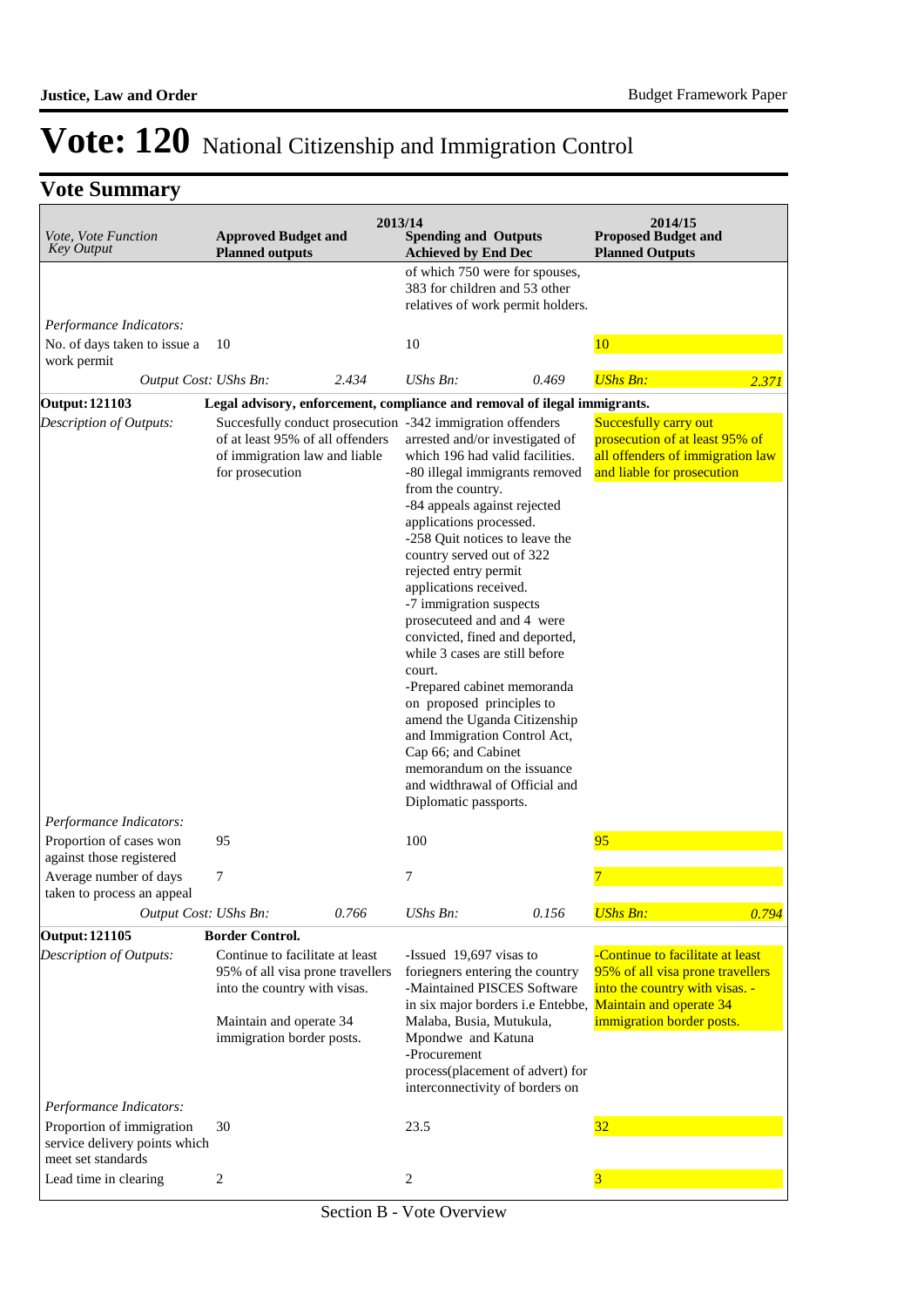### **Vote Summary**

| Vote, Vote Function<br><b>Key Output</b>                                            | 2013/14<br><b>Approved Budget and</b><br><b>Spending and Outputs</b><br><b>Planned outputs</b><br><b>Achieved by End Dec</b>                                          |        |                                                                                                                                                                                                                                                                                                                                                                                  |       | 2014/15<br><b>Proposed Budget and</b><br><b>Planned Outputs</b>                                                                                                                               |         |  |
|-------------------------------------------------------------------------------------|-----------------------------------------------------------------------------------------------------------------------------------------------------------------------|--------|----------------------------------------------------------------------------------------------------------------------------------------------------------------------------------------------------------------------------------------------------------------------------------------------------------------------------------------------------------------------------------|-------|-----------------------------------------------------------------------------------------------------------------------------------------------------------------------------------------------|---------|--|
| travelers                                                                           |                                                                                                                                                                       |        |                                                                                                                                                                                                                                                                                                                                                                                  |       |                                                                                                                                                                                               |         |  |
| Output Cost: UShs Bn:                                                               |                                                                                                                                                                       | 0.338  | $UShs$ $Bn$ :                                                                                                                                                                                                                                                                                                                                                                    | 0.074 | <b>UShs Bn:</b>                                                                                                                                                                               | 0.338   |  |
| <b>Output: 121106</b>                                                               | <b>Identity Cards issued.</b>                                                                                                                                         |        |                                                                                                                                                                                                                                                                                                                                                                                  |       |                                                                                                                                                                                               |         |  |
| Description of Outputs:                                                             | 18 million citizens registered.<br>8,000 project staff recruited<br>Data personalisation center<br>established<br>I.D machinery installed tested<br>and commissioned. |        | Re-organized the strategy for<br>mass enrollment which was<br>approved by Cabinet. This<br>strategy will be implemented in<br>a multi sectoral approach with<br>stakeholders including UBOS,<br>URSB, and DCIC among<br>others. A country-wide<br>enrollment of citizens 16 years<br>and above is scheduled to kick<br>in JAN 2014 targeting<br>registration of about 18 million |       | -18 million cards personalised,<br>printed and issued. - Continuous<br>registration at subcounty level<br>undertaken. Continuous data<br>processing at personalisation<br>center carried out. |         |  |
| Performance Indicators:                                                             |                                                                                                                                                                       |        | citizens.                                                                                                                                                                                                                                                                                                                                                                        |       |                                                                                                                                                                                               |         |  |
| Proportion of Ugandans 18<br>years and above issued with<br>National Identity cards | 50                                                                                                                                                                    |        | 0.01                                                                                                                                                                                                                                                                                                                                                                             |       | 100                                                                                                                                                                                           |         |  |
| Output Cost: UShs Bn:                                                               |                                                                                                                                                                       | 23.018 | $UShs Bn$ :                                                                                                                                                                                                                                                                                                                                                                      | 0.012 | <b>UShs Bn:</b>                                                                                                                                                                               | 54.426  |  |
| <b>Vote Function Cost</b>                                                           | <b>UShs Bn:</b>                                                                                                                                                       |        | 61.421 UShs Bn:                                                                                                                                                                                                                                                                                                                                                                  |       | 3.739 UShs Bn:                                                                                                                                                                                | 112.811 |  |
| <b>Cost of Vote Services:</b>                                                       | UShs Bn:                                                                                                                                                              |        | 38.421 UShs Bn:                                                                                                                                                                                                                                                                                                                                                                  |       | 3.739 UShs Bn:                                                                                                                                                                                | 112.811 |  |

*\* Excluding Taxes and Arrears*

#### *2014/15 Planned Outputs*

(a) Under the NSIS Project, DCIC targets: (i) Continuous registration of eligible Ugandan citizens at subcounties for issuance of national ID cards. (ii) 18 million national I.D data sets personalised. (iii) 18 million cards printed (iv) 18 million cards issued. (b) Under Support to immigration: (i) Passport issuance system decentralised to Gulu regional passport office. (ii) 3 motor vehicles procured to facilitate operations of regional offices, surveillance and for Board activities. (iii) Initiate the process of digitisation of files as a step to automation of work processes (c) Immigration Department: (i) Aliens facilitated to work, invest, stay, study and visit the country by issuing work permits, residence permits, passes and visas; (ii) Operationalise Kidepo Valley National Park immigration service, the borders of Opot Pot, Kayanja, Dei, Waligo and Bugango. (d) Citizenship and Passport Control: (i) 100,000 virgin passports procured. (ii) 95% of all applications received for passports processed and issued. (iii) Passport issuance system maintained both at the Headquarters and regional offices. (e ) Director's Office: (i) National Migration Policy and Immigration Policy implemented. (ii) National Identification and Management Policy developed. (iii) DCIC strategic plan and ICT masterplan implemented. (iv) Staff capacity developed through training and retooling. (v) Publicity and awareness campaigns on immigration services promoted ( f) Department of Inspection and Legal Services: (i) A holding center for immigration suspects established. (ii) Investigation, arrrests and prosecution of illegal immigrants carried out. (iii) Illegal immigrants removed from the country.

#### **Table V2.2: Past and Medium Term Key Vote Output Indicators\***

| <i>Vote Function Key Output</i>                        | 2012/13 | 2013/14<br>Approved | Outturn by     | <b>MTEF Projections</b> |         |         |
|--------------------------------------------------------|---------|---------------------|----------------|-------------------------|---------|---------|
| Indicators and Costs:                                  | Outturn | Plan                | <b>End Dec</b> | 2014/15                 | 2015/16 | 2016/17 |
| Vote: 120 National Citizenship and Immigration Control |         |                     |                |                         |         |         |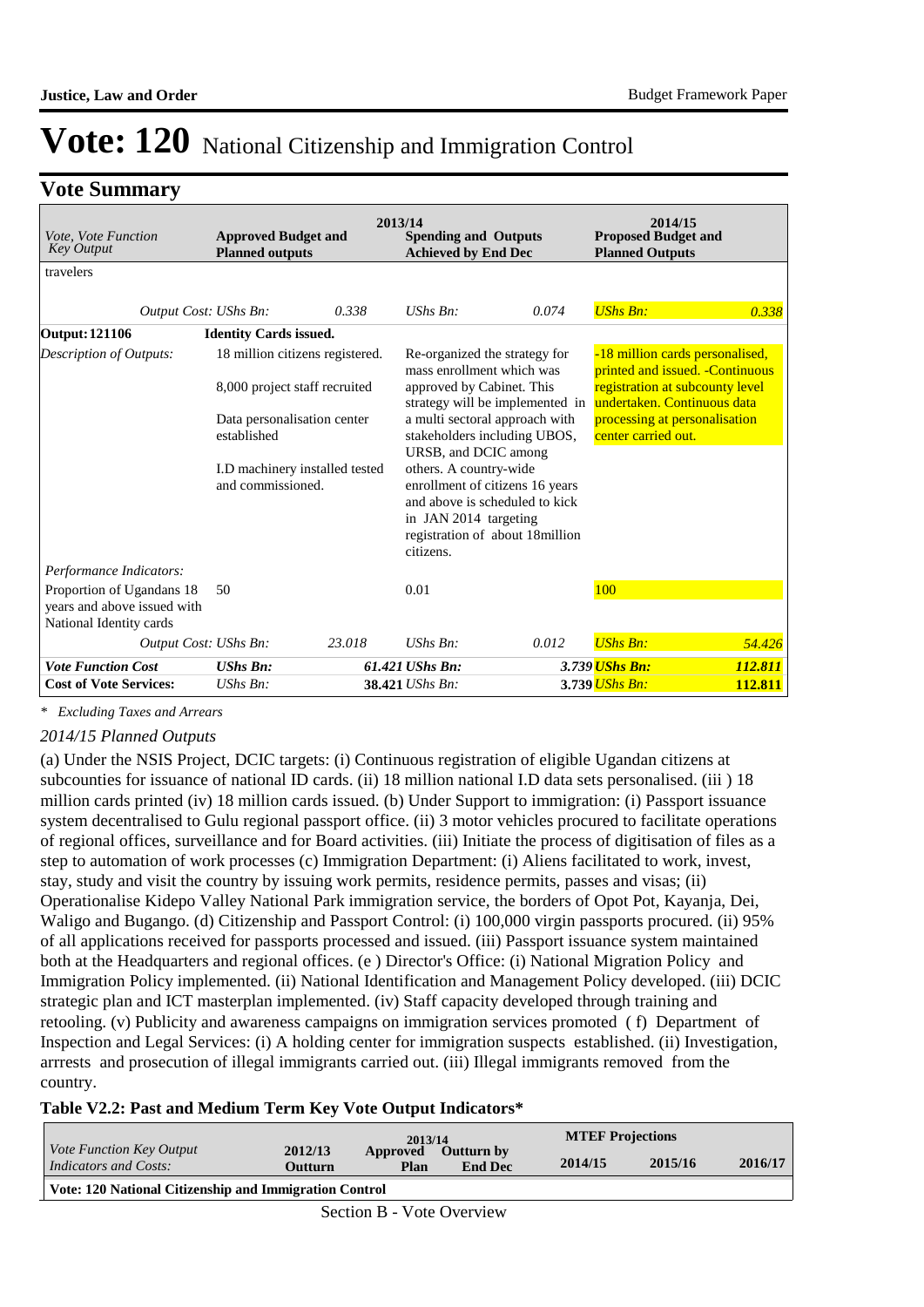### **Vote Summary**

|                                                                                     |                    | 2013/14                 |                              |                | <b>MTEF Projections</b> |         |
|-------------------------------------------------------------------------------------|--------------------|-------------------------|------------------------------|----------------|-------------------------|---------|
| Vote Function Key Output<br>Indicators and Costs:                                   | 2012/13<br>Outturn | <b>Approved</b><br>Plan | Outturn by<br><b>End Dec</b> | 2014/15        | 2015/16                 | 2016/17 |
| Vote Function:1211 Citizenship and Immigration Services                             |                    |                         |                              |                |                         |         |
| No. of days taken to issue of a<br>passports.                                       |                    | 10                      | 15                           | 10             | 7                       |         |
| Proportion of passports issued out of<br>applications received                      |                    | 95                      | 95                           | 95             | 95                      | 95      |
| No. of days taken to issue a work<br>permit                                         |                    | 10                      | 10                           | 10             | 10                      | 7       |
| Average number of days taken to<br>process an appeal                                |                    | 7                       | 7                            | $\overline{7}$ | 7                       | 5       |
| Proportion of cases won against<br>those registered                                 |                    | 95                      | 100                          | 95             | 95                      | 95      |
| Lead time in clearing travelers                                                     |                    | 2                       | 2                            | 3              | 3                       | 3       |
| Proportion of immigration service<br>delivery points which meet set<br>standards    |                    | 30                      | 23.5                         | 32             | 41                      | 50      |
| Proportion of Ugandans 18 years and<br>above issued with National Identity<br>cards |                    | 50                      | 0.01                         | 100            | 100                     | 100     |
| <b>Vote Function Cost (UShs bn)</b>                                                 | 47.285             | 38.421                  | 3.739                        | 112.811        | 131.154                 | 136.959 |
| Cost of Vote Services (UShs Bn)                                                     | 47.285             | 38.421                  | 3.739                        | 112.811        | 131.154                 | 136.959 |

#### *Medium Term Plans*

DCIC medium term plans is guided by the National Development Plan, the Justice Law and Order Sector Strategic Investment Plan III, the DCIC Strategic Plan and other emerging government policies. The following will be priorities in the medium term: (a) Complete construction of Immigration Headquarters (b) Strengthening Regional Immigration services through decentralised services. ( c) Fully automate business processes such as electronic documentation and archiving, (d) Upgrade to electronic Passports, e-gates, eborders and e-airports and e-permits. ( e) Interconnect border operations ( WAN) with each other and with the headquarters. (f) Develop electronic systems to monitor illegal immigrants in the country. (g) Carry out continuous citizenship registration and Alien registration. (h) Undertake periodic staff training to improve service delivery. (i) Secure borders through continuous gazetting of more borders on reciprocal basis and construct more border infrastructures such as staff quarters. (j) Procure motor vehicles to improve inspections and surveillance and ensure compliance and enforcement of immigration laws.

#### **(ii) Efficiency of Vote Budget Allocations**

Automating business processes is key in promoting efficiency in service delivery. In the medium term, the Directorate plans to phase out manual processes to institute internal controls, speedy delivery of services. Online work permit processing and tracking will promote efficiency. Funds have been provided to carry out staff training in relevant courses as well as acquire equipments such as scanners, computers etc.

### **Table V2.3: Allocations to Key Sector and Service Delivery Outputs over the Medium Term**

|                                 | $(i)$ Allocation (Shs Bn) |      |                                 |      | $(ii)$ % Vote Budget |           |                                 |          |
|---------------------------------|---------------------------|------|---------------------------------|------|----------------------|-----------|---------------------------------|----------|
| <b>Billion Uganda Shillings</b> |                           |      | 2013/14 2014/15 2015/16 2016/17 |      |                      |           | 2013/14 2014/15 2015/16 2016/17 |          |
| <b>Key Sector</b>               | 23.4                      | 54.8 | 66.9                            | 43.9 | 60.8%                | 48.5%     | 51.0%                           | $32.1\%$ |
| Service Delivery                | 29.2                      | 60.5 | 96.3                            | 84.6 | $76.0\%$             | $-53.7\%$ | 73.4%                           | 61.8%    |

#### **Table V2.4: Key Unit Costs of Services Provided and Services Funded (Shs '000)**

| <b>Unit Cost</b><br><b>Description</b> | Actual<br>2012/13 | <b>Planned</b><br>2013/14 | Actual<br>by Sept | <b>Proposed</b><br>2014/15 | <b>Costing Assumptions and Reasons for</b><br>any Changes and Variations from Plan |
|----------------------------------------|-------------------|---------------------------|-------------------|----------------------------|------------------------------------------------------------------------------------|
|                                        |                   |                           |                   |                            |                                                                                    |
|                                        |                   |                           |                   |                            |                                                                                    |

*Vote Function:1211 Citizenship and Immigration Services*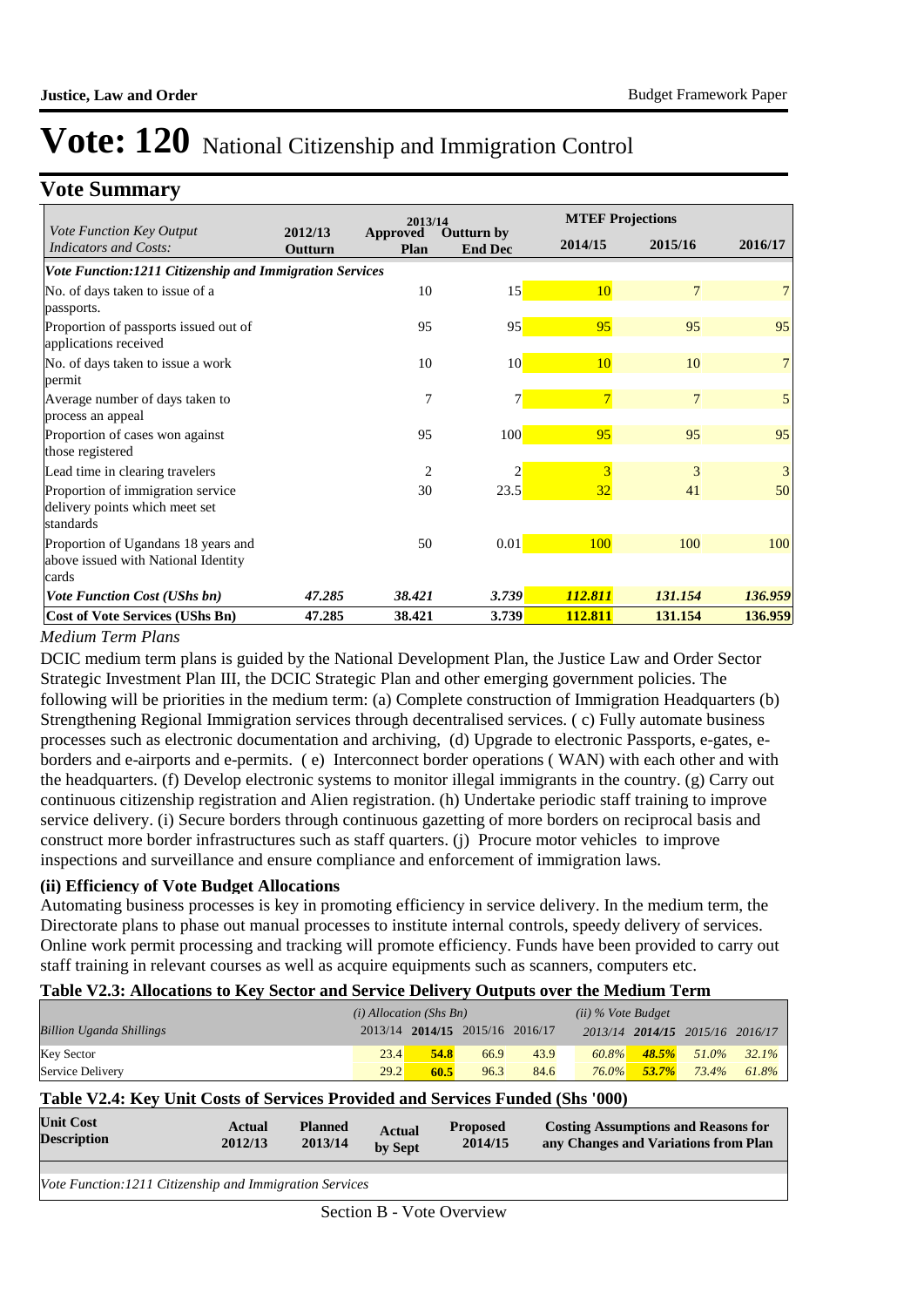| <b>Vote Summary</b>                    |                   |                           |                          |                            |                                                                                    |
|----------------------------------------|-------------------|---------------------------|--------------------------|----------------------------|------------------------------------------------------------------------------------|
| <b>Unit Cost</b><br><b>Description</b> | Actual<br>2012/13 | <b>Planned</b><br>2013/14 | <b>Actual</b><br>by Sept | <b>Proposed</b><br>2014/15 | <b>Costing Assumptions and Reasons for</b><br>any Changes and Variations from Plan |
|                                        |                   |                           |                          |                            |                                                                                    |
| Visas                                  | 21.750            | 20.238                    | 21,111                   | 17.000                     | Unit cost of Visa stickers.                                                        |
| Passports                              | 14.000            | 14,650                    | 14,500                   | 15.333                     | Cost of purchase of passports.                                                     |

#### **(iii) Vote Investment Plans**

In the FY 2014/15, the major capital purchases include shs 0.5 bn to undertake document conversion, shs 0.465 bn to procure vehicles for improved border management. Establihing Passport issuance system in Gulu Regional Passport Office is expected to cost shs 0.4 bn.

#### **Table V2.5: Allocations to Capital Investment over the Medium Term**

|                                           | $(i)$ Allocation (Shs Bn) |              |                                 |       | $(ii)$ % Vote Budget |           |                                 |           |
|-------------------------------------------|---------------------------|--------------|---------------------------------|-------|----------------------|-----------|---------------------------------|-----------|
| <b>Billion Uganda Shillings</b>           |                           |              | 2013/14 2014/15 2015/16 2016/17 |       |                      |           | 2013/14 2014/15 2015/16 2016/17 |           |
| Consumption Expendture (Outputs Provided) | 31.2                      | 66.6         | 109.7                           | 102.5 | $81.1\%$             | $-59.1\%$ | 83.6%                           | 74.9%     |
| Investment (Capital Purchases)            | 7.3 <sub>1</sub>          | 46.2         | 21.5                            | 34.4  | 18.9%                | $40.9\%$  | $16.4\%$                        | $25.1\%$  |
| <b>Grand Total</b>                        | 38.4                      | <b>112.8</b> | 131.2                           | 137.0 | $100.0\%$            | $100.0\%$ | $100.0\%$                       | $100.0\%$ |

In the FY 2014/15, capital development investments is under National ID Card (NSIS), Project and Support to immigration. Capital investments under Support to Immigration will be procurement of transport logistics, establishing passport issuance system in Arua, commencing the automation of business processes at DCIC by scanning and digitising physical files.

#### **Table V2.6: Major Capital Investments**

| <b>Project, Programme</b>                                            | 2013/14                                                                   | 2014/15                                                                                                                                 |                                                 |
|----------------------------------------------------------------------|---------------------------------------------------------------------------|-----------------------------------------------------------------------------------------------------------------------------------------|-------------------------------------------------|
| <b>Vote Function Output</b><br><b>UShs Thousand</b>                  | <b>Approved Budget, Planned</b><br><b>Outputs (Quantity and Location)</b> | <b>Actual Expenditure and</b><br><b>Outputs by September</b><br><b>Outputs (Quantity and Location)</b><br>(Quantity and Location)       |                                                 |
|                                                                      | <b>Project 1167 National Security Information Systems Project</b>         |                                                                                                                                         |                                                 |
| 121177 Purchase of<br><b>Specialised</b><br>Machinery &<br>Equipment | -500 generators acquired                                                  | Generators are being procured<br>under the extra equipment for<br>the project and will be delivered<br>in time for the mass enrollment. | Extra equipment for the ID<br>project procured. |
| Total                                                                | 24,000,000                                                                | 0                                                                                                                                       | 44,761,014                                      |
| <b>GoU</b> Development                                               | 24,000,000                                                                | $\theta$                                                                                                                                | 44.761.014                                      |
| <b>External Financing</b>                                            | 0                                                                         | $\theta$                                                                                                                                | $\theta$                                        |

#### **(iv) Vote Actions to improve Priority Sector Outomes**

The DCIC has identified specific actions that if implemented would improve its performance which include the following; (1) Strengthen the Human Resource capacity: A study has been conducted in countries where there has been successful immigration management and the great points noted here is the workforce and manpower management. In Ghana, for example, with a population of 24 million people, they have a trained workforce of 4,500 immigration officers compared to Uganda with a population of 35 million having an immigration workforce of 337. Further, Tanzania has an immigration workforce of 2,000, but an approval has been made to increase the number to 8,000. Therefore, given the strategic overt and covert advantage that immigration has in the security apparatus, and with the prevailing peace which can be disturbed by terrorism threats, transborder crimes etc, the focus should be on strengthening the immigration workforce. DCIC notes that for effective and efficient service delivery, in the medium term it requires at least 480 additional staff to manage the immigration function. However in the FY 2014/15, 160 new staff comprised of 87 Immigration Assistants and 73 Immigration Officers should be recruited. (2)There is need for comprehensive consultative processes in the planning cycle as well as in monitoring of planned activities. This would necessitate the active involvement of the Board and the political leadership in all activities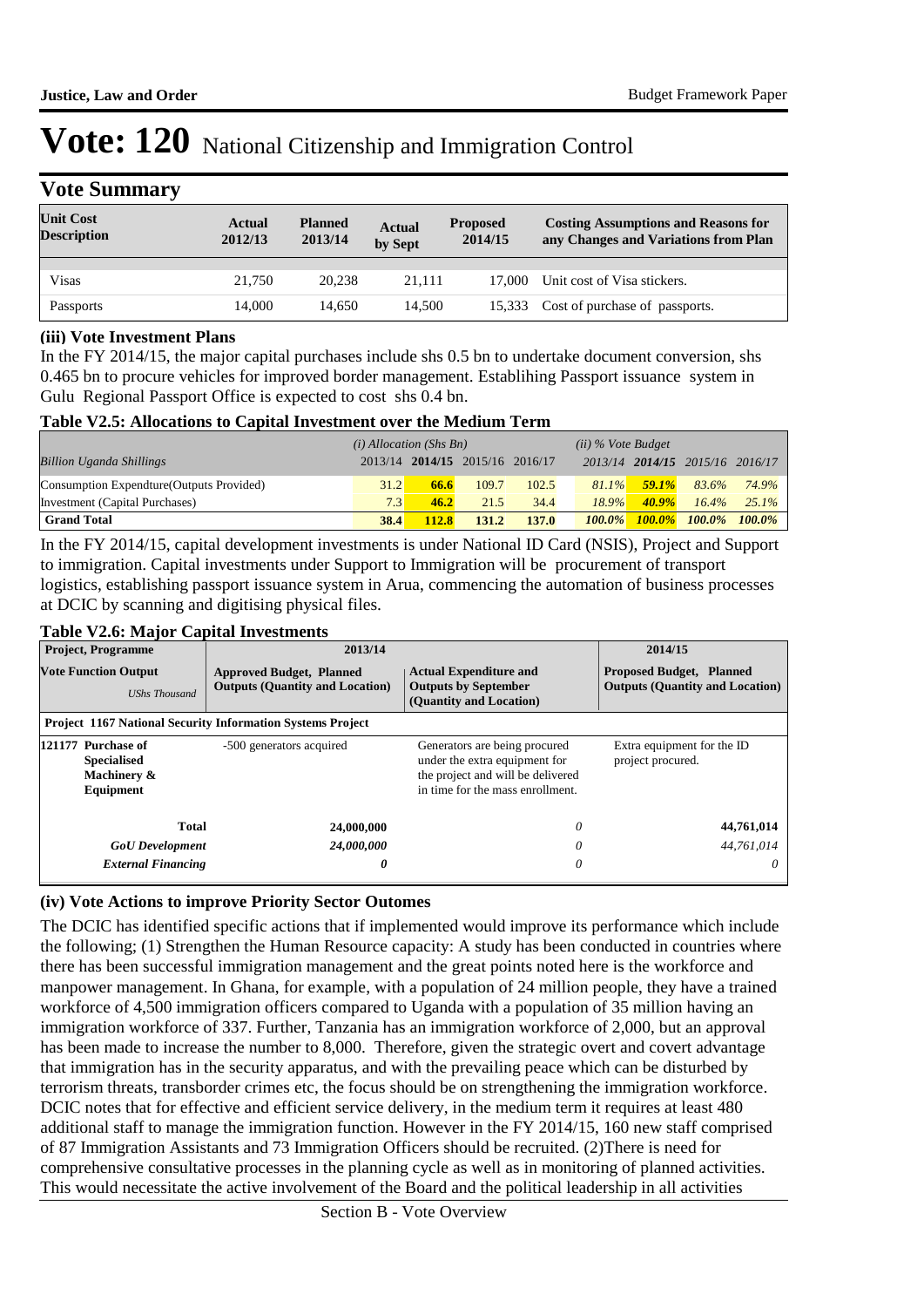### **Vote Summary**

being implemented at the Directorate (3) Increased use of ICT in all business processes in the medium term: It is noted that most of the operations at the Directorate are manual e.g. work permit and passport application receiving and processing. These cause delays, limits execution of internal controls and effectiveness in service delivery.

Only 6 borders are covered with database systems for managing traveler information such as Personal Identification Secure Comparable Evaluation System (PISCES) which is available in Entebbe, Busia, Malaba, Katuna, Mutukula, Mpondwe, Headquarters and Joint Intelligence Committee. The PIRS (Personal Identification Registration System) is installed in two borders i.e Kikagati and Port Bell. However, inspite of these systems in place there is no inter-connectivity among these borders and headquarters. Work permit processing and issuance is planned to be automated; a software solution is being developed to personalise all stickers for visas, work permits, residence permits and passes. (4) Strengthen immigration regional presence to avail services such as visa issuance, students and special passes issuance among others. Routine inspection and surveillance to rid the country of illegal immigrants would be more strengthened and efficient if the services were decentralised. A holding center for illegal immigrants is being constructed to improve on investigations and prosecution of illegal immigrants. (5) Develop and implement policies such as the National Migration Policy and the Immigration Policy to facilitate effective delivery of immigration service. This will include the revision of the current immigration act to respond to the global challenges of terrorism and other cross border crimes that are associated with immigrants (6) Carry out routine training of staff and retooling to improve efficiency: It is noted that DCIC requires additional staff to be able to effectively deliver immigration services. However, there is need for continuous professional development of staff to adjust to the current demands. A training Center has been identified at Butiaba that needs to be equipped and facilitated to train staff on a regular basis. Specialised training in immigration related disciplines will also be carried out locally and abroad to improve efficiency.

| 2013/14 Planned Actions:                                                                                                | 2013/14 Actions by Sept:                                                                                               | 2014/15 Planned Actions:                                                                                                                                                                              | <b>MT Strategy:</b>                                                                                                                                                                                                              |  |  |  |  |
|-------------------------------------------------------------------------------------------------------------------------|------------------------------------------------------------------------------------------------------------------------|-------------------------------------------------------------------------------------------------------------------------------------------------------------------------------------------------------|----------------------------------------------------------------------------------------------------------------------------------------------------------------------------------------------------------------------------------|--|--|--|--|
| Sector Outcome 1: Strenghtened legal and policy frameworks for JLOS operations and national development                 |                                                                                                                        |                                                                                                                                                                                                       |                                                                                                                                                                                                                                  |  |  |  |  |
| Vote Function: 12 11 Citizenship and Immigration Services                                                               |                                                                                                                        |                                                                                                                                                                                                       |                                                                                                                                                                                                                                  |  |  |  |  |
| VF Performance Issue:                                                                                                   |                                                                                                                        | -Undertake mass citizenship registration for issuance of National Identity Cards                                                                                                                      |                                                                                                                                                                                                                                  |  |  |  |  |
|                                                                                                                         |                                                                                                                        | Continuous registration, data<br>processing and card printing,<br>card issuance.                                                                                                                      | Continuous registration of<br>citizens, card<br>authentication, Alien<br>registration and issue of Alien<br>identification cards.                                                                                                |  |  |  |  |
|                                                                                                                         |                                                                                                                        | Sector Outcome 2: Access to JLOS services particularly for the vulnerable persons enhanced                                                                                                            |                                                                                                                                                                                                                                  |  |  |  |  |
| Vote Function: 1211 Citizenship and Immigration Services                                                                |                                                                                                                        |                                                                                                                                                                                                       |                                                                                                                                                                                                                                  |  |  |  |  |
| <b>VF</b> Performance Issue:                                                                                            |                                                                                                                        | -Infrastructural development and improvements for a secure Uganda.                                                                                                                                    |                                                                                                                                                                                                                                  |  |  |  |  |
| Construct Ngomoromo border<br>posts with funding from<br>JLOS. Construct Busunga and<br>Kaiso Tonya from MTEF<br>funds. | Procurement in progress.<br>Advertisement for soliciting<br>for service<br>providers(Contractors) have<br>been placed. | Construct the border post of<br>Sebagolo model border post<br>under JLOS funding.                                                                                                                     | construct Dramachaku,<br>Butiaba, Wanseko, Kayanja,<br>Paidha and equip existing<br>borders with relevant items<br>such as motorcycles, radio<br>calls etc. - Complete the<br>reconstruction of MIA<br>building for DCIC Hdqtrs. |  |  |  |  |
| VF Performance Issue:                                                                                                   | decision making.                                                                                                       | -Need for computerisation of the activities of the Directorate and establishing reliable electronic<br>database, undertake electronic interlinkage of the borders to improve operational capacity and |                                                                                                                                                                                                                                  |  |  |  |  |
|                                                                                                                         |                                                                                                                        | Implement ICT MasterPlan;<br><b>Build staff IT capacity. Extend</b><br><b>PISCES/PIRS to more borders</b>                                                                                             | -Interconnect all border<br>operations. Automate all<br>business processes such as                                                                                                                                               |  |  |  |  |

#### **Table V2.7: Priority Vote Actions to Improve Sector Performance**

of Atiak, Goli, Oraba and Lia. issuance of permits, passes and

Section B - Vote Overview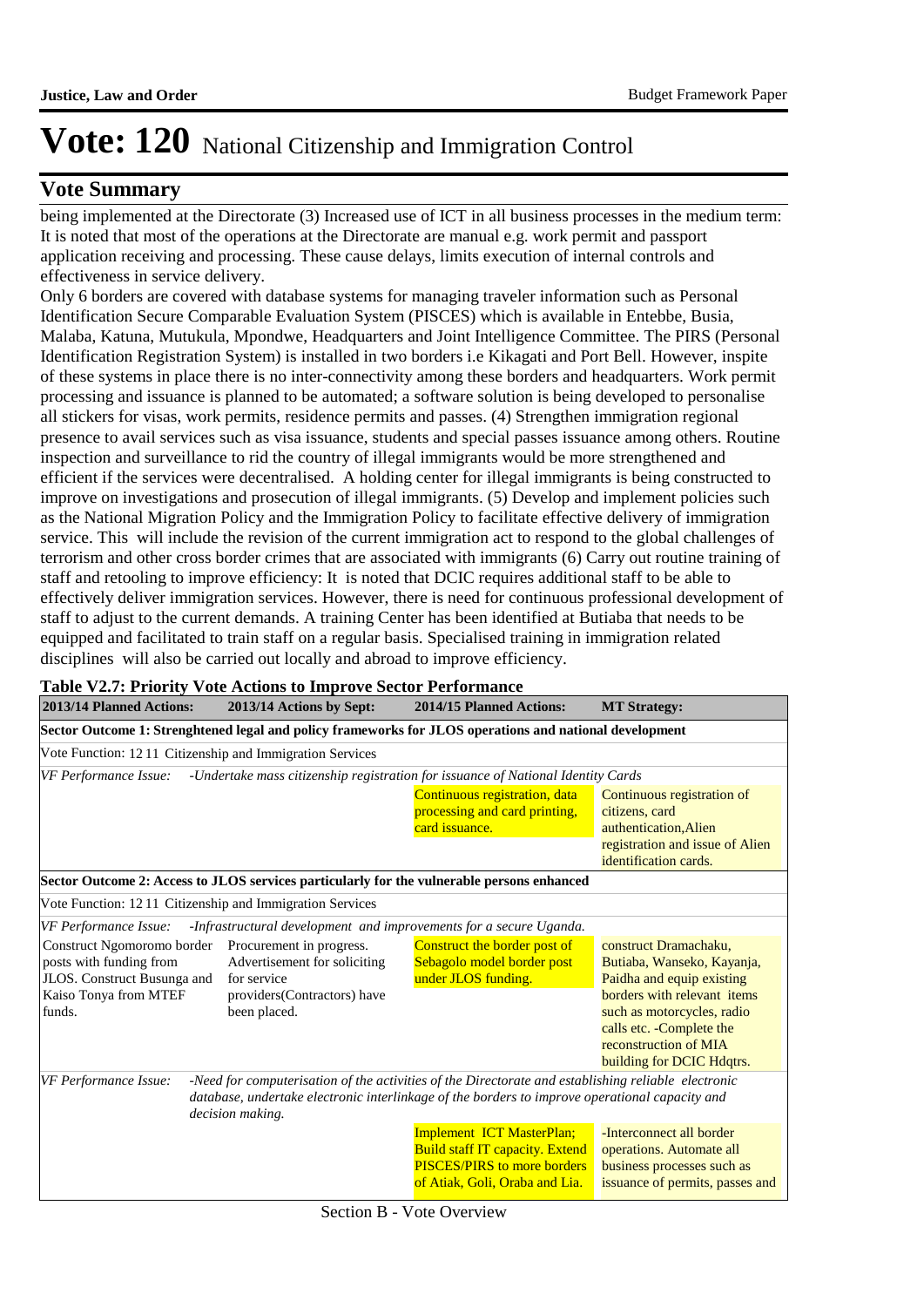| <b>Vote Summary</b>      |                          |                                                                                                                                        |                     |
|--------------------------|--------------------------|----------------------------------------------------------------------------------------------------------------------------------------|---------------------|
| 2013/14 Planned Actions: | 2013/14 Actions by Sept: | 2014/15 Planned Actions:                                                                                                               | <b>MT Strategy:</b> |
|                          |                          | <b>Electronically interconnect</b><br><b>borders such as Entebbe,</b><br>Malaba, Busia and Katuna to<br>headquarters and to each other | visas.              |

# *V3 Proposed Budget Allocations for 2014/15 and the Medium Term*

*This section sets out the proposed vote budget allocations for 2014/15 and the medium term, including major areas of expenditures and any notable changes in allocations.* 

#### **Table V3.1: Past Outturns and Medium Term Projections by Vote Function\***

|                                                        |                           | 2013/14                |                                    | <b>MTEF Budget Projections</b> |         |         |
|--------------------------------------------------------|---------------------------|------------------------|------------------------------------|--------------------------------|---------|---------|
|                                                        | 2012/13<br><b>Outturn</b> | Appr.<br><b>Budget</b> | <b>Spent by</b><br><b>End Sept</b> | 2014/15                        | 2015/16 | 2016/17 |
| Vote: 120 National Citizenship and Immigration Control |                           |                        |                                    |                                |         |         |
| 1211 Citizenship and Immigration Services              | 47.285                    | 38.421                 | 1.266                              | 112.811                        | 131.154 | 136.959 |
| <b>Total for Vote:</b>                                 | 47.285                    | 38.421                 | 1.266                              | 112.811                        | 131.154 | 136.959 |

#### **(i) The Total Budget over the Medium Term**

The allocation of the total budget for the FY 2014/15 is shs 112.811 billion comprised of ; Wages shs: 2.362bn ; Non Wage shs: 5.773bn, and development shs: 104.676 of which shs 103.256bn is for the National Identity card project.

#### **(ii) The major expenditure allocations in the Vote for 2014/15**

Major expenditure allocations for the Directorate in the FY 2014/15 will be procurement of virgin passports, printing and stationery, maintenance of issuance systems for passports and work permits. Staff costs such as Payment of salaries, allowances and training will also be incurred . Expenditures will also be incurred on routine inspection and surveillance to rid the country of illegal immigrants. Other costs will be incurred in monitoring and supervision, border surveillance. Under support to Immigration project, expenditure will be incurred to procure transport logistics, decentralisation of passport system to Gulu regional passport office. Under the National ID Card Project, recurrent expenditures will go towards payment of staff costs(such as allowances) and fuel for card issuance at subcounty and parish level, training costs for officers undertaking mass card issuance. Administrative expenses will go towards payment of staff salaries for data processing.

### **(iii) The major planned changes in resource allocations within the Vote for 2014/15**

No major planned changes are envisaged in the medium term; except if additional funds are made available.

#### **2016/17 2015/16 Justification for proposed Changes in 2014/15 Expenditure and Outputs Changes in Budget Allocations and Outputs from 2013/14 Planned Levels:** *Vote Function:1204 Citizenship and Immigration Services* **Output: 1211 04 Policy, monitoring and public relations.** *UShs Bn: 4.138 UShs Bn: 4.545 UShs Bn: 6.634* For easier coordination of For easier coordination and the different national and other stakeholders involved service delivery, in the monitoring and evaluation of the activities as well as publicity of the NSIS, the activities have been placed under one output area. efficient and effective implementation of several activities( staff training, vehicle repair and maintenance, civil works, printing and stationery) etc have been centralised under *It is of utmost importance that implementation of the activities of mass enrollment, card printing and issuance be monitored and evaluated for effectiveness. It is also crucial that the project be given enough publicity for successful implementation.*

#### **Table V3.2: Key Changes in Vote Resource Allocation**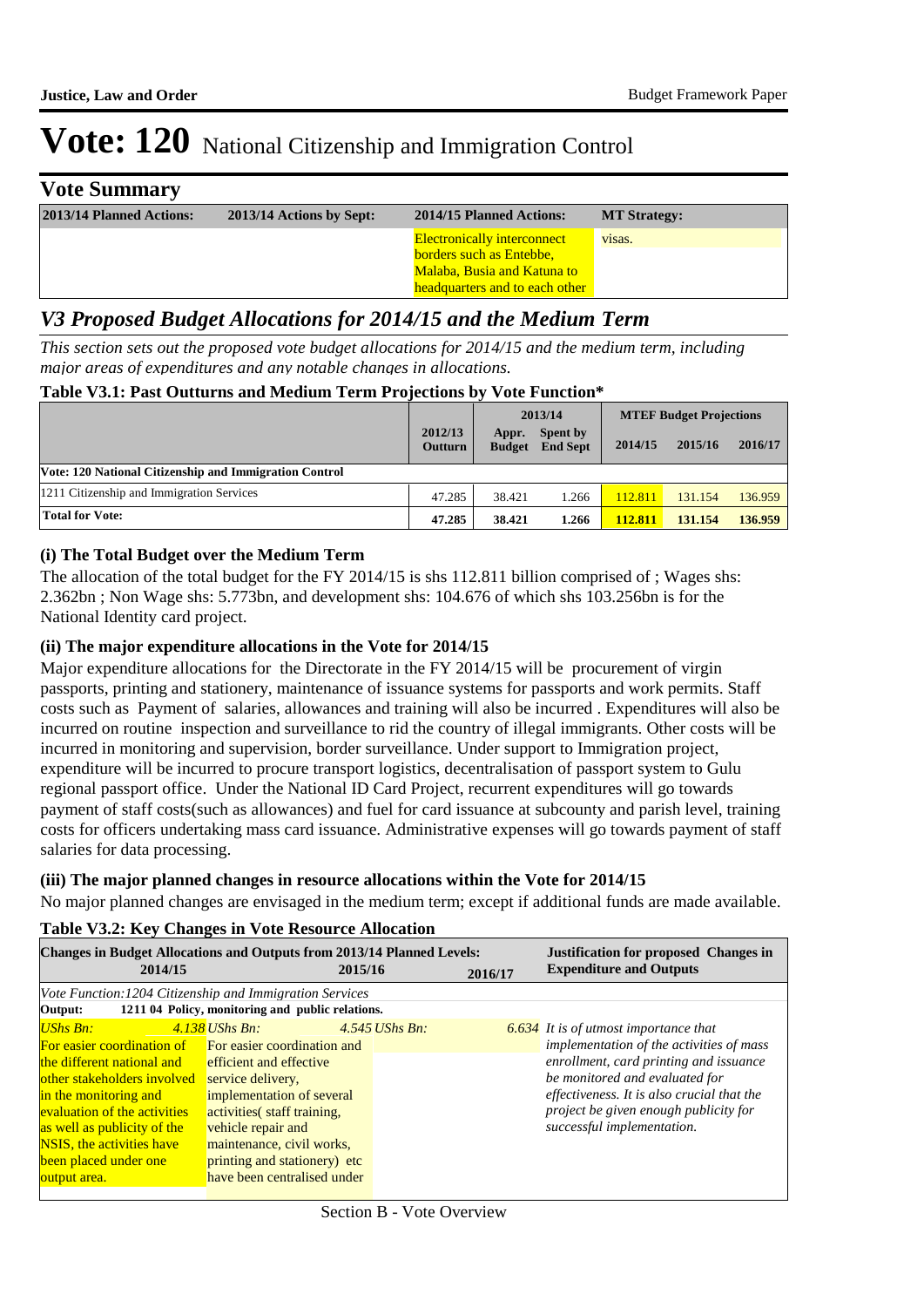### **Vote Summary**

|                                                         |                                                                                                                                                                                                                | Changes in Budget Allocations and Outputs from 2013/14 Planned Levels:                                                                                                                                                                                                                         |         |                                                                                                                                                                                                                                               |         | Justification for proposed Changes in                                                                                                                                                                                                                                                                                                                    |
|---------------------------------------------------------|----------------------------------------------------------------------------------------------------------------------------------------------------------------------------------------------------------------|------------------------------------------------------------------------------------------------------------------------------------------------------------------------------------------------------------------------------------------------------------------------------------------------|---------|-----------------------------------------------------------------------------------------------------------------------------------------------------------------------------------------------------------------------------------------------|---------|----------------------------------------------------------------------------------------------------------------------------------------------------------------------------------------------------------------------------------------------------------------------------------------------------------------------------------------------------------|
|                                                         | 2014/15                                                                                                                                                                                                        |                                                                                                                                                                                                                                                                                                | 2015/16 |                                                                                                                                                                                                                                               | 2016/17 | <b>Expenditure and Outputs</b>                                                                                                                                                                                                                                                                                                                           |
|                                                         |                                                                                                                                                                                                                | one program                                                                                                                                                                                                                                                                                    |         |                                                                                                                                                                                                                                               |         |                                                                                                                                                                                                                                                                                                                                                          |
| Output:                                                 | 1211 06 Identity Cards issued.                                                                                                                                                                                 |                                                                                                                                                                                                                                                                                                |         |                                                                                                                                                                                                                                               |         |                                                                                                                                                                                                                                                                                                                                                          |
| <b>UShs Bn:</b><br><b>National Identity Card</b>        | Need to provide funds for<br>recurrent activities of the<br>Project such as mass card<br>issuance, card printing and<br>continue mass enrollment.                                                              | 31.408 UShs Bn:<br>After completion of mass<br>erollment, there will still be<br>continuous enrollment and<br>issuance of National ID<br>Cards.                                                                                                                                                |         | 38.640 UShs Bn:<br>As opposed to mass<br>erollment, the activities<br>involved in continuous<br>registration will utilise less<br>in terms of human resource,<br>capital expendiutures<br>implying the reduction in<br>budgetary allocations. |         | $11.693$ The intensive exercise of mass<br>enrollment slated to start in April 2014<br>will be implemented in a multi sectoral<br>approach with stakeholders including<br>DCIC, UBOS and URSB among others.<br>Country wide enrollment of citizens 16<br>years and above will require additional<br>funds in both recurrent and capital<br>expenditures. |
| Output:                                                 |                                                                                                                                                                                                                | 1211 72 Government Buildings and Administrative Infrastructure                                                                                                                                                                                                                                 |         |                                                                                                                                                                                                                                               |         |                                                                                                                                                                                                                                                                                                                                                          |
| <b>UShs Bn:</b><br>rebuilding of the MIA<br>under JLOS. | No new construction work<br>is expected to take place<br>under this item this FY.<br>will be used to digitise files<br>as a first step to automation<br>of business processes. The<br>building is to be funded | $-3.118$ UShs Bn:<br><b>Allocation of subsequent</b><br>funding is to start the re-<br>construction and<br>Funds under this budget line modification of the MIA<br>building to house the DCIC building to house the DCIC<br>Headquarters.                                                      |         | $7.007$ UShs Bn:<br>Subsequent allocation of<br>funding is to continue the<br>reconstruction and<br>modification of the MIA<br>Headquarters.                                                                                                  |         | 12.117 The reconstruction of the MIA building<br>to house the DCIC headquarters is<br>expected to create adequate Office Block<br>for staff and registries. This is in line<br>with the NDP strategy of improving<br>physical infrastructure for national<br>development.                                                                                |
| Output:                                                 |                                                                                                                                                                                                                | 1211 75 Purchase of Motor Vehicles and Other Transport Equipment                                                                                                                                                                                                                               |         |                                                                                                                                                                                                                                               |         |                                                                                                                                                                                                                                                                                                                                                          |
| <b>UShs Bn:</b><br>of Citizenship and                   | vehicles for the National ID<br><b>Immigration Control will</b><br>still require more transport<br>equipment for regional<br>offices, border posts and for                                                     | $-1.665$ UShs Bn:<br>Upon acquisition of project The Directorate of<br>Citizenship and Immigration Citizenship and Immigration<br>Card Project, the Directorate Control still requires more<br>transport equipment for<br>effective border patrols,<br>surveillance and supervision. services. |         | 3.190 UShs Bn:<br>The Directorate of<br>Control still requires more<br>transport equipment to be<br>able to effectively deliver                                                                                                               |         | 5.012 Improved means of transport is meant to<br>empower the Directorate to improve<br>inspections and surveillance to rid the<br>country of illegal immigrants. Routine<br>border patrols will also promote<br>national security.                                                                                                                       |
| increased inspections.                                  |                                                                                                                                                                                                                |                                                                                                                                                                                                                                                                                                |         |                                                                                                                                                                                                                                               |         |                                                                                                                                                                                                                                                                                                                                                          |
| Output:                                                 |                                                                                                                                                                                                                | 1211 77 Purchase of Specialised Machinery & Equipment                                                                                                                                                                                                                                          |         |                                                                                                                                                                                                                                               |         |                                                                                                                                                                                                                                                                                                                                                          |
| <b>UShs Bn:</b>                                         | DCIC in the FY 2014/15<br>will establish a passport<br>issuance system to Gulu<br>regional passport office.                                                                                                    | 43.727 UShs Bn:<br>Subsequently decentralise<br>passport systems to Fort<br>Portal and Arua regional<br>passport office                                                                                                                                                                        |         | 0.466 UShs Bn:<br>Subsequently decentralise<br>passport systems to Hoima<br>regional passport offices                                                                                                                                         |         | 3.772 Decentralisation of immigration services<br>is expected to decongest the immigration<br>headquarters and take services nearer to<br>the users. It will also strengthen<br>immigration regional service delivery<br>such as coordination centres for mass<br>National ID card delivery and issuance.                                                |

# *V4: Vote Challenges for 2014/15 and the Medium Term*

*This section sets out the major challenges the vote faces in 2014/15 and the medium term which the vote has been unable to address in its spending plans.*

A number of Priorities remain unfunded and require funding now and in the medium term. (1) The activities of the second phase (Phase 2b) of the National Security Information Systems(NSIS) still requires additional funding. The original contract with Mulbhauer catered for supply of 15 million cards only. However, the strategy for mass enrollment targets to register citizens 16 years and above, which is projected to be 18 million people. Therefore there is need to procure additional 4 million cards which translates to shs 21 billion which remains unfunded.(3) Upgrade to electronic passports. The current passport system has limitations and does not conform to interntational requirements. The estimated budget for transition to e-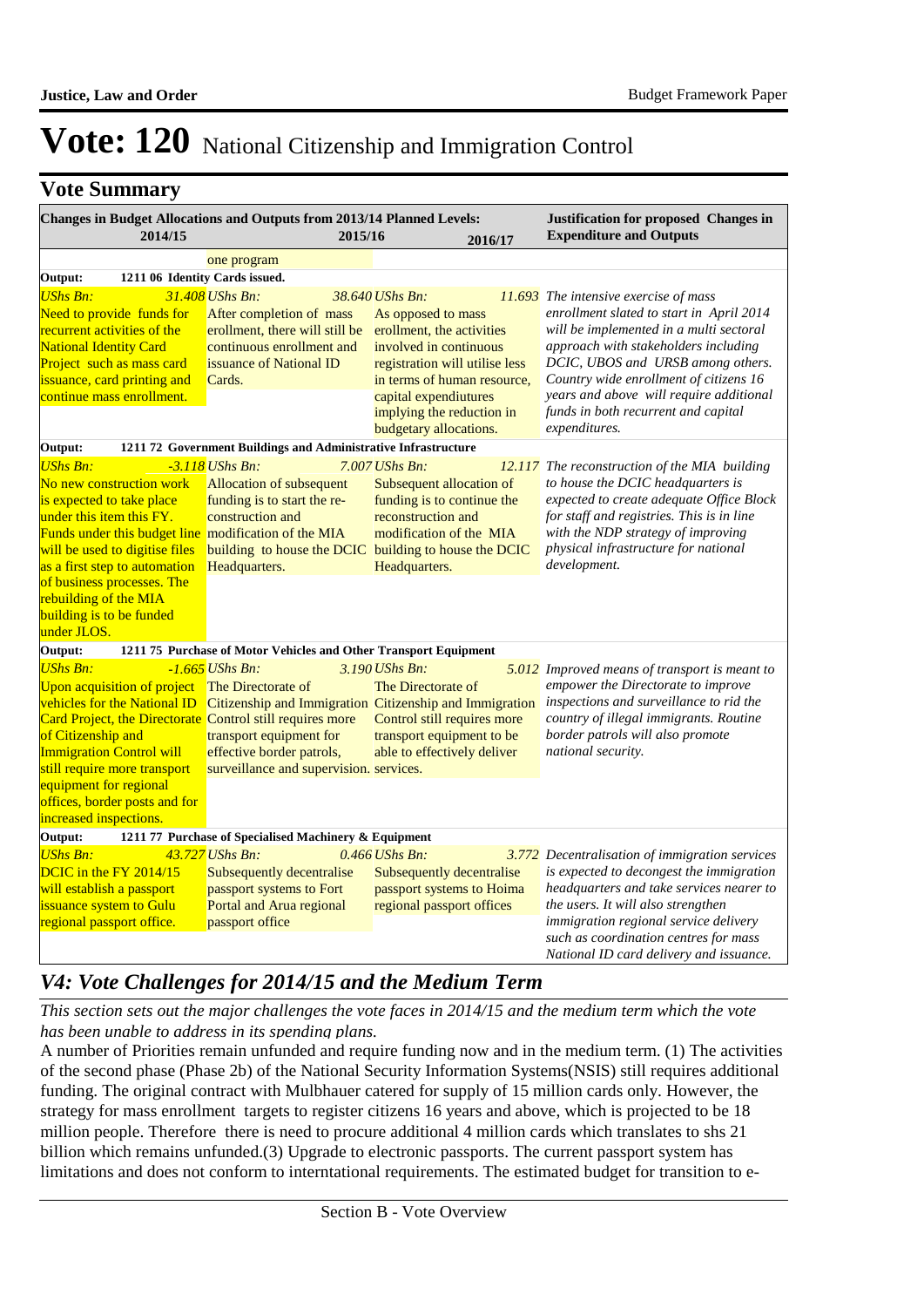### **Vote Summary**

passports is \$ 9,900,000( Nine million nine hundred thousand dollars- about Ughs 27.4 billion). This cost includes software upgrade, supply of consumables for 3 years, implementation of Public Key Infrastructure, Automated Fingerprint Information System(AFIS) among others. The ICAO has set a timeline of November 2015 for countries to issue electronic passports to their citizens. (4) Automation of business processes including registries(scanning, digitisation of files, and personalisation of permits and passes) would require shs 7.0 billion in the medium term. However, shs 2.8 billion would be required to start off file conversion in the FY 2014/15, which is unfunded. (5) Equally, migration to e-visas and e-permits would need shs 8.5 billion in the medium term. (6) Interconnectivity of border operations with each other and with the headquarters to streamline border operations: Borders which have PISCES to manage traveller migration needs to be connected to each other; a traveler refused entry into the country from one border should not access the country from another entry post, for example. There is need for electronic systems in place for post-entry monitoring of Aliens in the country. DCIC requires shs 4.4 billion to undertake these, which however remains unfunded. (7) DCIC together with JLOS plan to undertake reconstruction of the Ministry of Internal Affairs Headquarters and building an additional wing to house Immigration Headquarters. DCIC is expected to co-fund this activity estimated to cost shs 6.4 billion in the medium term. The Directorate requires shs 2.0 billion to commence this reconstruction in the next FY 2014/15. (8) Inadequate staffing: For effective and efficient service delivery, the Directorate requires 480 additional staff members comprised of 262 Immigration Assistants and 218 Immigration Officers. Upon recruitment, this would translate to a wage bill of shs 2.148 billion per annum.The additional staff is required to: bolster operations of smaller borders that is currently manned by one or two immigration staff, effectively patrol the several porous and un-gazetted border points, adopt the one stop border post strategy would require simultaneous border operations i.e. Immigration Officers are required to be deployed on either side of the border, strengthen and intensify routine surveillance and inspections to rid the country of illegal immigrants.

(9) 
Construction the following borders of Kayanja, Butiaba, Dramachaku, Ishasha, Kamwezi, Sebagolo, Kikagati anPaidha over the medium term would cost shs 2.4 billion. However, constructing 3 border posts each year would require shs 0.9 billion in the FY 2014/15. (10) To strengthen immigration service delivery, the Directorate requires shs 3.2 billion to construct regional immigration offices in Mbarara, Arua, Fort Portal, Hoima and Gulu. However, shs 1.2 billion is required to construct Mbarara and Arua regional offices.

| <b>Additional Requirements for Funding and</b><br><b>Outputs in 2014/15:</b>                                                                                                                                                                                          | <b>Justification of Requirement for</b><br><b>Additional Outputs and Funding</b>                                                                                                                                                                                                                                                                                                                                                                                                                                                                                                                                         |  |  |  |
|-----------------------------------------------------------------------------------------------------------------------------------------------------------------------------------------------------------------------------------------------------------------------|--------------------------------------------------------------------------------------------------------------------------------------------------------------------------------------------------------------------------------------------------------------------------------------------------------------------------------------------------------------------------------------------------------------------------------------------------------------------------------------------------------------------------------------------------------------------------------------------------------------------------|--|--|--|
| Vote Function: 1201 Citizenship and Immigration Services<br>1211 01 Citizens facilitated to travel in and out of the country.<br>Output:                                                                                                                              |                                                                                                                                                                                                                                                                                                                                                                                                                                                                                                                                                                                                                          |  |  |  |
| <b>UShs Bn:</b><br>13.692<br>Implementation of electronic passport issuance system would<br>promote efficiency by eliminating the inherent limitations in<br>the current passport system. It will also enable Uganda to<br>comply with ICAO requirement by Nov. 2015. | Implementation of the electronic passport is suance will involve<br>systems upgrade, delivery of consumables over three years<br>including the e-passports books, implementation of key public<br>infrastructure, project documentation, knowledge transfer,<br>operational Automated Fingerprint Information System(AFIS),<br>among others. This migration to e-passports is expected to<br>imrpove the quality and intergrity of Uganda passport with<br>security features stored on a chip instead of a barcode. It will<br>equally promote compliance to international obligations such as<br>the ICAO requirements. |  |  |  |
| 1211 05 Border Control.<br>Output:                                                                                                                                                                                                                                    |                                                                                                                                                                                                                                                                                                                                                                                                                                                                                                                                                                                                                          |  |  |  |
| <b>UShs Bn:</b><br>1.200<br>Construction of immigration border posts of Dramachaku,<br>Kayanja and Kamwezi, Butiaba                                                                                                                                                   | Construction of more immigration border posts is expected to<br>secure the country's porous borders. Emphasis will be put on<br>securing the Albertine Graben. Funds required to construct<br>Wanseko, Kayanja, Butiaba, Dramachaku, Padea, Kamwezi,<br>Sebagolo, Butiaba, and Paidha.                                                                                                                                                                                                                                                                                                                                   |  |  |  |

### **Table V4.1: Additional Output Funding Requests**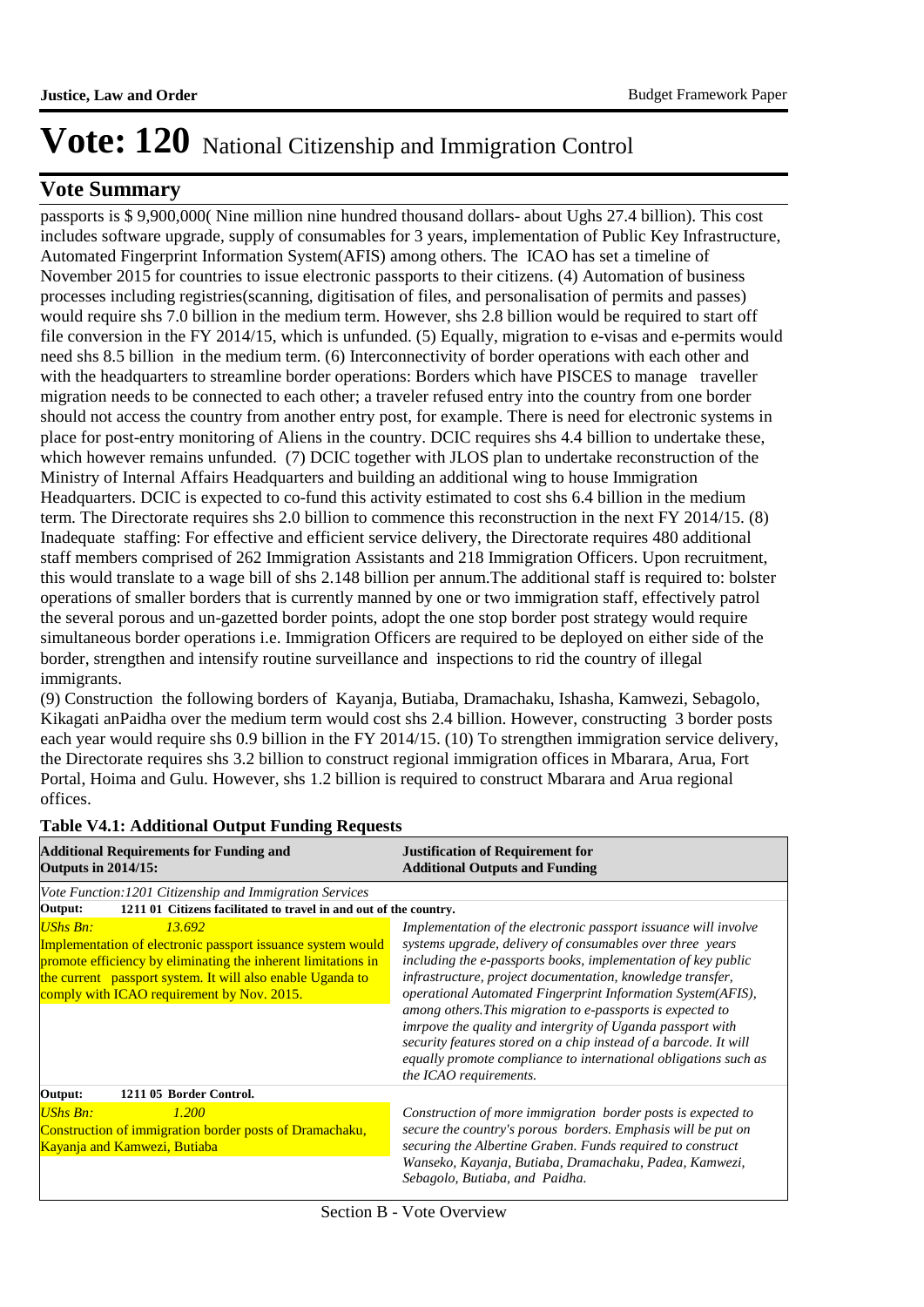# **Vote Summary**

| <b>Additional Requirements for Funding and</b><br><b>Outputs in 2014/15:</b>                                                                                                                                                                                                                                                                                                         | <b>Justification of Requirement for</b><br><b>Additional Outputs and Funding</b>                                                                                                                                                                                                                                                                                                                                                                                                                                                                                                                                                                                                                                                                                                                                                                                                                                                                                                                                                                                                   |  |  |  |
|--------------------------------------------------------------------------------------------------------------------------------------------------------------------------------------------------------------------------------------------------------------------------------------------------------------------------------------------------------------------------------------|------------------------------------------------------------------------------------------------------------------------------------------------------------------------------------------------------------------------------------------------------------------------------------------------------------------------------------------------------------------------------------------------------------------------------------------------------------------------------------------------------------------------------------------------------------------------------------------------------------------------------------------------------------------------------------------------------------------------------------------------------------------------------------------------------------------------------------------------------------------------------------------------------------------------------------------------------------------------------------------------------------------------------------------------------------------------------------|--|--|--|
| Output:<br>1211 06 Identity Cards issued.                                                                                                                                                                                                                                                                                                                                            |                                                                                                                                                                                                                                                                                                                                                                                                                                                                                                                                                                                                                                                                                                                                                                                                                                                                                                                                                                                                                                                                                    |  |  |  |
| <b>UShs Bn:</b><br>21.000<br>The original contract with Mulbhauer catered for supply of<br>15 million cards only. However, the strategy for mass<br>enrollment targets to register citizens 16 years and above,<br>which is projected to be 18 million people. Therefore there<br>is need to procure additional 4 million cards. This will shs 21<br>billion which remains unfunded. | The issuance of National ID cards to citizens is expected to<br>simplify identification processes. On completion of the mass<br>enrollment exercise which runs from April 2014, activities of data<br>processing, card printing, card issuance, continuous registration<br>will be critical activities which must be completed before the<br>general elections of 2016. It is expected that the electoral register<br>will be generated from the end product of the mass enrollment<br>exercise. The financial requirement for the additional cards is shs<br>21 billion. The benefits of the use of National ID Cards to citizens<br>is to simplify procedures such as issuance of passports, issuance<br>of drivers licence, among others. It is also expected to lead to a<br>reduction in the incidence of crime, a key result area in the<br>National Development Plan. Citizenship registration and issuance<br>of national Identity cards will also simplify compilation of an<br>accurate electoral register and stamp out cases associated with<br><i>identity fraud.</i> |  |  |  |
| 1211 72 Government Buildings and Administrative Infrastructure<br>Output:                                                                                                                                                                                                                                                                                                            |                                                                                                                                                                                                                                                                                                                                                                                                                                                                                                                                                                                                                                                                                                                                                                                                                                                                                                                                                                                                                                                                                    |  |  |  |
| <b>UShs Bn:</b><br>1.200<br>Construction of Mbarara and Arua immigration regional<br>offices is meant to strengthen regional immigration<br>management.                                                                                                                                                                                                                              | Construction of regional immigration offices is meant to<br>strengthen regional immigration management and the regional<br>offices will be coordinating centers for continued citizenship<br>registration and issuance of national identity cards.                                                                                                                                                                                                                                                                                                                                                                                                                                                                                                                                                                                                                                                                                                                                                                                                                                 |  |  |  |
| Output:<br>1211 79 Acquisition of Other Capital Assets                                                                                                                                                                                                                                                                                                                               |                                                                                                                                                                                                                                                                                                                                                                                                                                                                                                                                                                                                                                                                                                                                                                                                                                                                                                                                                                                                                                                                                    |  |  |  |
| <b>UShs Bn:</b><br>2.000<br>Commence the reconstruction and remodelling of the MIA<br>builiding, and put up a Wing that will house Iimmigration<br>headquarters.                                                                                                                                                                                                                     | Immigration headquarters is currently housed in dilapidated<br>structures with inadequate Office space for staff, stores, registries<br>etc. The JLOS House, once completed, is expected to<br>accommodate the main Ministry of Internal Affairs. The JLOS<br>Secretariat has proposed to remodel the existing MIA building<br>and construct an additional wing which will accommodate<br>Immigration Headquarters when the Ministry vacates in the<br>medium term. However, there is need for counterpart funding to<br>complement the sector effort execute this work.                                                                                                                                                                                                                                                                                                                                                                                                                                                                                                           |  |  |  |

*This section discusses how the vote's plans will address and respond to the cross-cutting policy, issues of gender and equity; HIV/AIDS; and the Environment, and other budgetary issues such as Arrears and NTR..* 

#### **(i) Cross-cutting Policy Issues**

#### *(i) Gender and Equity*

The Directorate continues to work with the Ministry of Gender Labour and Social Development in identifying key gender concerns and mainstreaming it in routine activities. Recent recruitment of staff has placed due consideration to gender balance. Other gender issues such as marital status is considered in staff transfers.

*(ii) HIV/AIDS* ################

*(iii) Environment* ################

#### **(ii) Payment Arrears**

The table below shows all the payment arrears outstanding for the Vote:

|                          |                                           | -- |                         |                         |
|--------------------------|-------------------------------------------|----|-------------------------|-------------------------|
| <b>Pavee</b>             |                                           |    | <b>Payment Due Date</b> | <b>Amount (UShs Bn)</b> |
| <b>UMEME</b>             |                                           |    | 30/06/2013              | 0. 1                    |
| Uganda Revenue Authority |                                           |    | 30/06/2013              |                         |
|                          | $\alpha$ , $\alpha$ , $\alpha$ , $\alpha$ |    |                         |                         |